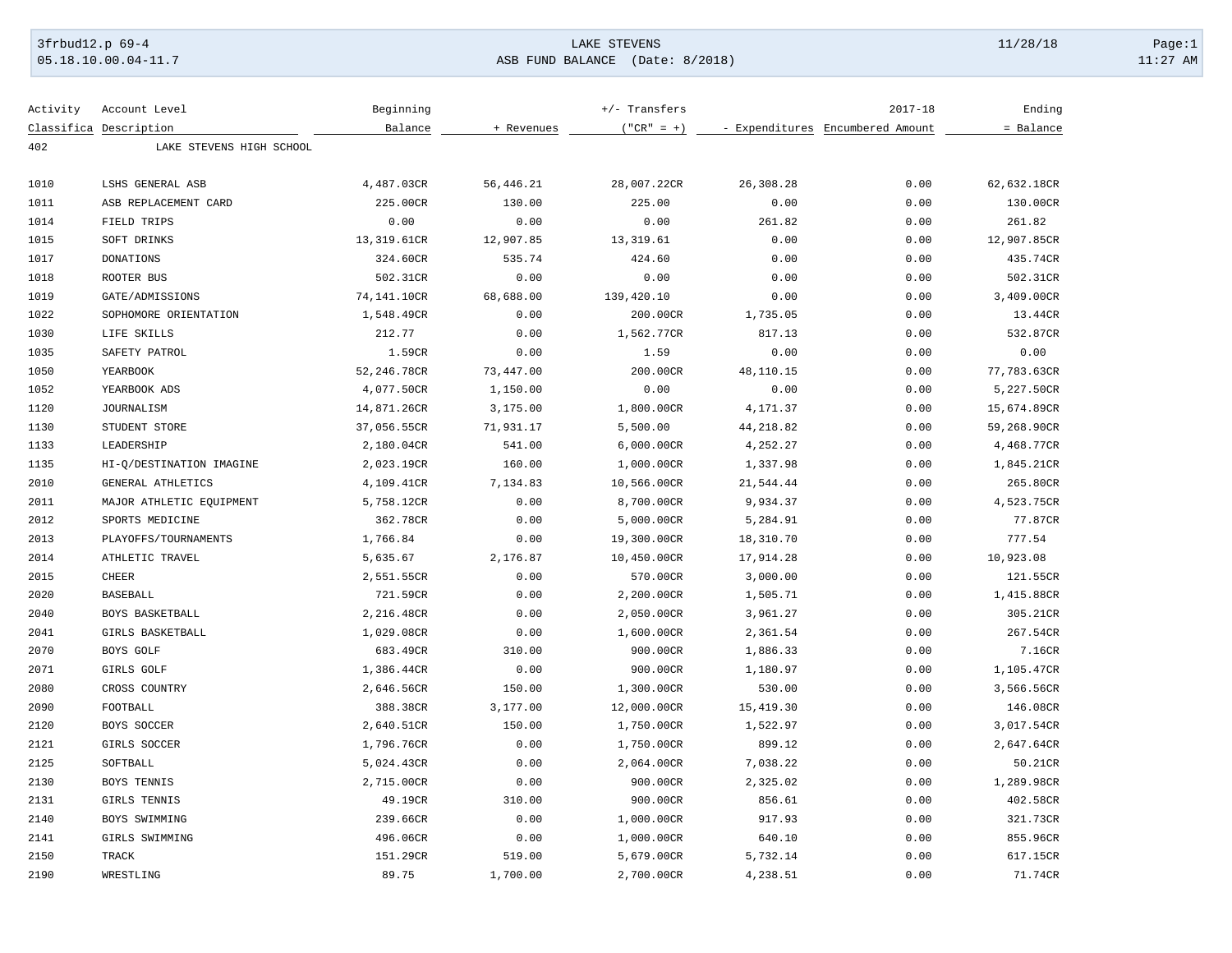## 3frbud12.p 69-4 Page:2

05.18.10.00.04-11.7 ASB FUND BALANCE (Date: 8/2018) 11:27 AM

| Activity | Account Level                 | Beginning    |            | +/- Transfers |             | $2017 - 18$                      | Ending      |
|----------|-------------------------------|--------------|------------|---------------|-------------|----------------------------------|-------------|
|          | Classifica Description        | Balance      | + Revenues | $("CR" = +)$  |             | - Expenditures Encumbered Amount | = Balance   |
| 402      | LAKE STEVENS HIGH SCHOOL      |              |            |               |             |                                  |             |
| 2241     | VOLLEYBALL                    | 837.18CR     | 0.00       | 2,100.00CR    | 2,931.67    | 0.00                             | 5.51CR      |
| 3016     | CLASS OF 2016                 | 1,671.60CR   | 0.00       | 1,671.60      | 0.00        | 0.00                             | 0.00        |
| 3017     | CLASS OF 2017                 | 2,353.51     | 0.00       | 2,353.51CR    | 0.00        | 0.00                             | 0.00        |
| 3018     | CLASS OF 2018                 | 13,860.84CR  | 33,145.00  | 0.00          | 42, 295. 23 | 0.00                             | 4,710.61CR  |
| 3019     | CLASS OF 2019                 | 1,518.15CR   | 14,645.00  | 0.00          | 10,778.45   | 0.00                             | 5,384.70CR  |
| 3020     | CLASS OF 2020                 | 0.00         | 2,914.00   | 1,567.13CR    | 3,911.75    | 0.00                             | 569.38CR    |
| 4003     | ART CLUB                      | 250.00CR     | 0.00       | 0.00          | 0.00        | 0.00                             | 250.00CR    |
| 4004     | ANIME CLUB                    | 550.00CR     | 350.00     | 660.00CR      | 1,451.90    | 0.00                             | 108.10CR    |
| 4006     | HACKEY SACK CLUB              | 250.00CR     | 0.00       | 0.00          | 0.00        | 0.00                             | 250.00CR    |
| 4007     | CIVIL ENGINEERING CLUB        | 469.82CR     | 0.00       | 469.82        | 0.00        | 0.00                             | 0.00        |
| 4010     | DUNGEONS AND DRAGONS          | 0.00         | 0.00       | 250.00CR      | 214.27      | 0.00                             | 35.73CR     |
| 4012     | SPORTS MEDICINE CLUB          | 650.00CR     | 0.00       | 100.00CR      | 0.00        | 0.00                             | 750.00CR    |
| 4020     | <b>BAND</b>                   | 820.16CR     | 0.00       | 8,500.00CR    | 3,878.54    | 0.00                             | 5,441.62CR  |
| 4024     | VIKING TV                     | 1,058.38CR   | 0.00       | 0.00          | 55.00       | 0.00                             | 1,003.38CR  |
| 4025     | ROBOTIC CLUB                  | 350.00CR     | 0.00       | 100.00CR      | 0.00        | 0.00                             | 450.00CR    |
| 4027     | COMPUTER/TECH MEDIA/ TSA      | 466.54CR     | 1,050.00   | 669.82CR      | 1,710.00    | 0.00                             | 476.36CR    |
| 4028     | <b>GAME CLUB</b>              | 500.00CR     | 0.00       | 0.00          | 0.00        | 0.00                             | 500.00CR    |
| 4029     | PING PONG CLUB                | 217.89CR     | 0.00       | 0.00          | 0.00        | 0.00                             | 217.89CR    |
| 4030     | CHOIR                         | 0.30CR       | 0.00       | 1,200.00CR    | 542.30      | 0.00                             | 658.00CR    |
| 4032     | VIDEO CLUB                    | 550.00CR     | 0.00       | 0.00          | 0.00        | 0.00                             | 550.00CR    |
| 4035     | THE MODEL UNITED NATIONS CLUB | 570.00CR     | 0.00       | 0.00          | 0.00        | 0.00                             | 570.00CR    |
| 4050     | DECA                          | 25, 343.75CR | 12,925.00  | 0.00          | 24,764.11   | 0.00                             | 13,504.64CR |
| 4055     | MATH CONSTRUCTION             | 9,694.88CR   | 575.00     | 0.00          | 0.00        | 0.00                             | 10,269.88CR |
| 4058     | <b>FASHION CLUB</b>           | 778.05CR     | 0.00       | 0.00          | 0.00        | 0.00                             | 778.05CR    |
| 4060     | <b>DRAMA</b>                  | 8,620.30CR   | 23,259.00  | 200.00CR      | 25,584.64   | 0.00                             | 6,494.66CR  |
| 4065     | DANCE CLUB                    | 0.00         | 0.00       | 250.00CR      | 0.00        | 0.00                             | 250.00CR    |
| 4071     | HIP HOP CLUB                  | 782.48CR     | 0.00       | 0.00          | 0.00        | 0.00                             | 782.48CR    |
| 4127     | ONE VOICE CLUB                | 433.74CR     | 0.00       | 0.00          | 0.00        | 0.00                             | 433.74CR    |
| 4128     | MINORITY AWARENESS MOVEMENT   | 350.00CR     | 0.00       | 200.00CR      | 135.69      | 0.00                             | 414.31CR    |
| 4129     | MAGIC CLUB                    | 391.38CR     | 0.00       | 100.00CR      | 0.00        | 0.00                             | 491.38CR    |
| 4130     | FELLOWSHIP-CHRISTIAN ATHLETES | 328.45CR     | 0.00       | 100.00CR      | 0.00        | 0.00                             | 428.45CR    |
| 4131     | <b>LANTERN GROUP</b>          | 250.00CR     | 0.00       | 0.00          | 64.84       | 0.00                             | 185.16CR    |
| 4132     | HARRY POTTER CLUB             | 394.19CR     | 0.00       | 100.00CR      | 57.55       | 0.00                             | 436.64CR    |
| 4135     | NATURAL HIGHS NETWORK         | 1,057.20CR   | 48.00      | 100.00CR      | 229.95      | 0.00                             | 975.25CR    |
| 4155     | KEY CLUB                      | 1,358.85CR   | 446.25     | 1,300.00CR    | 1,134.66    | 0.00                             | 1,970.44CR  |
| 4160     | INTERACT CLUB                 | 670.02CR     | 0.00       | 200.00CR      | 0.00        | 0.00                             | 870.02CR    |
| 4240     | GERMAN CLUB                   | 790.99CR     | 0.00       | 0.00          | 0.00        | 0.00                             | 790.99CR    |
| 4241     | FRENCH CLUB                   | 1,034.95CR   | 0.00       | 100.00CR      | 196.61      | 0.00                             | 938.34CR    |